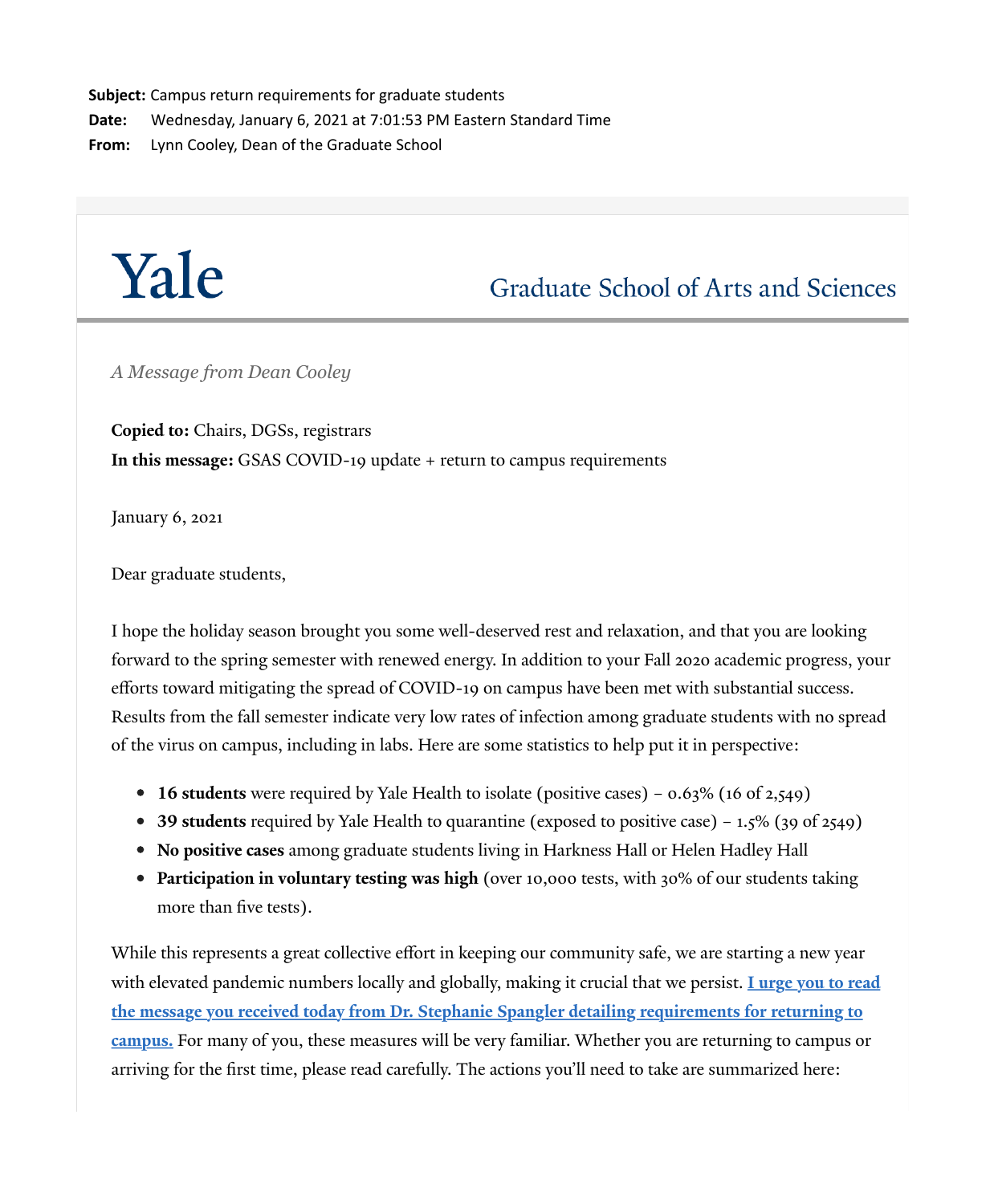### Returning to campus for Spring 2021

- **New compact f[or Spring 2021 signed](https://click.message.yale.edu/?qs=7d1298d453a9eebd53ff38c096dcb51c1477dbd0fddff260d9e21ed99207f7ae1b2b7533e73878f88c4807a074b9191a3a48998da6bfdd01)**
- **[New COVID-19 training online in Canvas](https://click.message.yale.edu/?qs=7d1298d453a9eebd6044a1a3f66f908d99bd636884ff49e5a3729a789a2af3688f9d6228ea6ea0e1d819e22d3b6dfc6431b02f1a93aeb65a)**
- **[2020-21 flu shot](https://click.message.yale.edu/?qs=7d1298d453a9eebdc3abcba30cdb034b05b2ce5d273455a976e23a63688872278185b3d644262555b3268d31890f0762e15e6c5cd5233566)** documented through Yale Health or a vaccination waiver on file

#### Required testing

- **If you currently reside in Connecticut and will remain here until Feb 1:** A test is required within one week of the Feb 1 start date. You must quarantine until receiving a negative result before you can participate in classes or activities.
- **If you will come to Connecticut from out of state:**

[Please see Yale's travel guidelines on the COVID-19 in](https://click.message.yale.edu/?qs=7d1298d453a9eebd5679cc96db6382e25aa27130e906bf06e1bcdca6626575dbd25f10796871223cfcb7825348fb6056b1578cdf9c17cf97)formation site.

- **Strongly recommended:** Test before coming to New Haven leaving enough time to receive results before you depart. If you get a positive result, do not travel and please isolate for ten days before you leave.
- **Required:** Take an on-arrival test immediately and a second test no sooner than four days afer the first. Quarantine in your residence until you have received results from two negative tests.

### During Spring 2021

- **Required:** A daily health check online each day you access campus or reside in graduate housing.
- **Required:** Testing twice weekly if you live in Harkness or Helen Hadley Hall.
- **Required:** Testing once weekly if you live in Baker Hall, 172 Elm Street, 254 Prospect Street or 276 Prospect Street.

Other testing will not be required unless you are unwell, but I encourage you to continue taking advantage of free access to voluntary asymptomatic testing as ofen as you wish.

Contact GSAS Health & Safety Leaders and GSAS Safety Team with any questions at gsas.safetyteam@yale.edu and see GSAS safety resources online in <u>Yale Connect</u>.

#### International Students

First-year students (including those who were on campus during the Fall, 2020 semester) must have an inperson course/component to their studies in Spring, 2021 if they will be physically present in the U.S.

The Office of International Students & Scholars (OISS) has posted <u>updated FAQs</u> to their website for students arriving or continuing in Spring 2021.